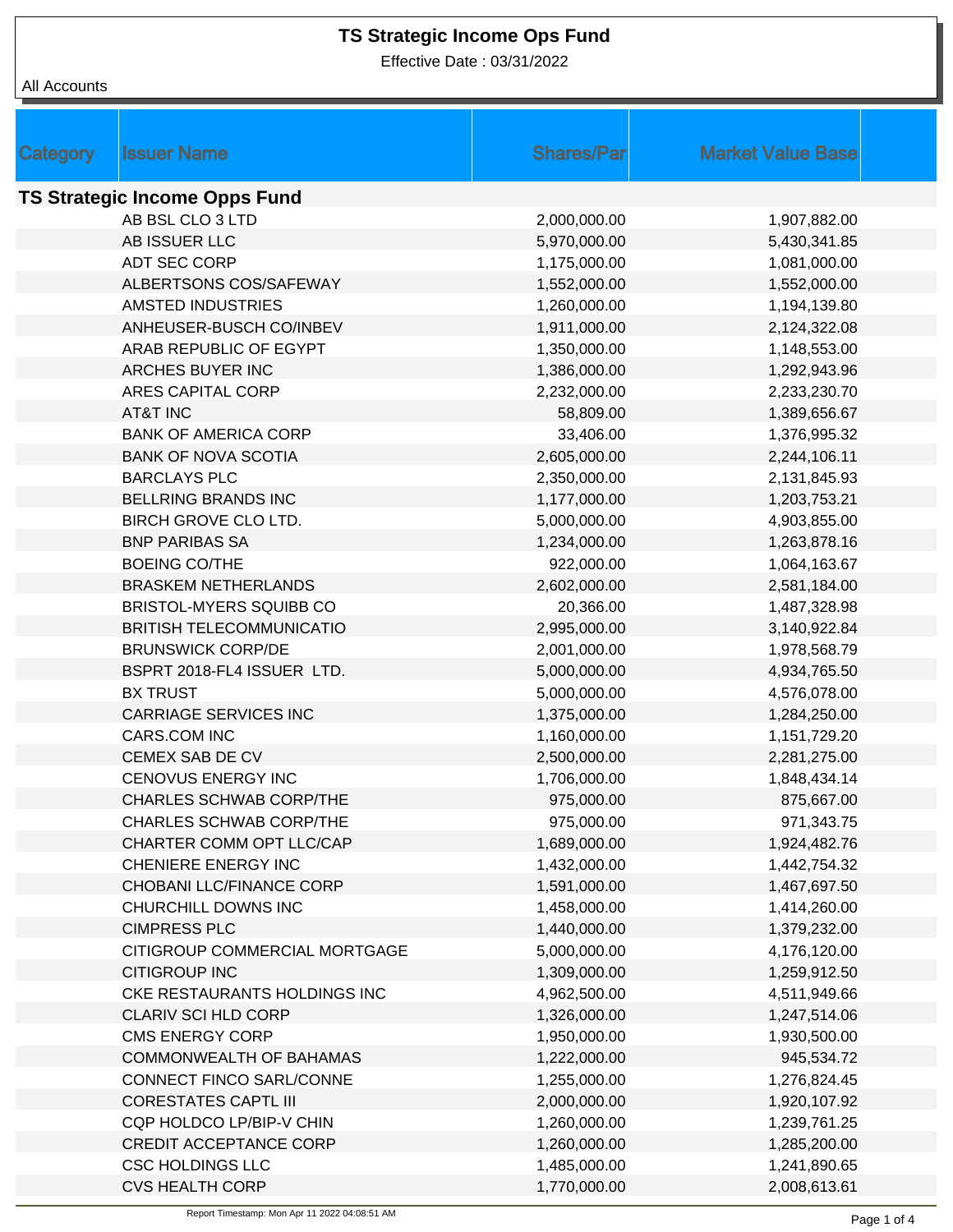Effective Date : 03/31/2022

| Category | <b>Issuer Name</b>                  | <b>Shares/Par</b> | <b>Market Value Base</b> |
|----------|-------------------------------------|-------------------|--------------------------|
|          | <b>DIRECTV FIN LLC/COINC</b>        | 1,460,000.00      | 1,437,078.00             |
|          | DIVERSIFIED HEALTHCARE TRUST        | 1,320,000.00      | 1,389,300.00             |
|          | <b>DOMINICAN REPUBLIC</b>           | 1,350,000.00      | 1,221,763.50             |
|          | DREYFUS GOVERNMENT CASH MANAGE      | 4,136,087.50      | 4,136,087.50             |
|          | DUPONT DE NEMOURS INC               | 19,412.00         | 1,428,334.96             |
|          | <b>EDISON INTERNATIONAL</b>         | 2,145,000.00      | 2,130,807.91             |
|          | <b>ENERGY TRANSFER LP</b>           | 2,350,000.00      | 2,507,961.22             |
|          | <b>ESKOM HOLDINGS SOC LTD</b>       | 850,000.00        | 827,060.20               |
|          | <b>EXXON MOBIL CORP</b>             | 18,042.00         | 1,490,088.78             |
|          | FIRST MARYLAND CAPTL II             | 2,026,000.00      | 1,942,548.25             |
|          | FIRST REPUBLIC BANK/CA              | 95,203.00         | 1,963,085.86             |
|          | <b>FIRSTCASH INC</b>                | 502,000.00        | 467,487.50               |
|          | <b>FIRSTENERGY TRANSMISSION</b>     | 1,498,000.00      | 1,634,668.02             |
|          | FOCUS BRANDS FUNDING LLC            | 4,948,051.95      | 4,872,816.82             |
|          | FORD MOTOR CO                       | 462,000.00        | 417,606.42               |
|          | FORD MOTOR CREDIT CO LLC            | 860,000.00        | 842,301.20               |
|          | <b>FORTRESS TRANS &amp; INFRAST</b> | 1,745,000.00      | 1,727,550.00             |
|          | FRESB MULTIFAMILY MORTGAGE PAS      | 26,566,656.97     | 1,735,352.63             |
|          | <b>FS LUXEMBOURG SARL</b>           | 795,000.00        | 833,231.55               |
|          | <b>GENERAL ELECTRIC CO</b>          | 2,026,000.00      | 1,944,960.00             |
|          | <b>GENERAL MOTORS FINL CO</b>       | 3,330,000.00      | 2,993,503.80             |
|          | <b>GENESIS ENERGY LP/GENESI</b>     | 762,000.00        | 757,252.74               |
|          | <b>GENESIS ENERGY LP/GENESI</b>     | 250,000.00        | 246,575.00               |
|          | <b>GENESIS ENERGY LP/GENESI</b>     | 293,000.00        | 299,668.68               |
|          | <b>GENNEIA SA</b>                   | 812,000.00        | 764,295.00               |
|          | <b>GOLDMAN SACHS GROUP INC</b>      | 4,198.00          | 1,385,759.80             |
|          | <b>GOLDMAN SACHS GROUP INC</b>      | 3,330,000.00      | 3,328,429.91             |
|          | <b>GOLUB CAPITAL BDC</b>            | 2,165,000.00      | 1,920,074.11             |
|          | <b>GRAY ESCROW II INC</b>           | 1,260,000.00      | 1,204,830.90             |
|          | <b>GS MORTGAGE SECURITIES TRUST</b> | 2,202,000.00      | 2,158,619.94             |
|          | HILCORP ENERGY I/HILCORP            | 218,000.00        | 218,130.80               |
|          | HILCORP ENERGY I/HILCORP            | 1,323,000.00      | 1,326,307.50             |
|          | HOWARD HUGHES CORP/THE              | 1,260,000.00      | 1,185,030.00             |
|          | HUDBAY MINERALS INC                 | 1,018,000.00      | 1,048,540.00             |
|          | HUDBAY MINERALS INC                 | 332,000.00        | 323,700.00               |
|          | <b>IBM CORP</b>                     | 11,323.00         | 1,472,216.46             |
|          | <b>ICAHN ENTERPRISES/FIN</b>        | 1,487,000.00      | 1,459,378.98             |
|          | <b>IMPERIAL BRANDS FIN PLC</b>      | 2,825,000.00      | 2,766,780.65             |
|          | <b>INDONESIA ASAHAN ALUMINI</b>     | 1,700,000.00      | 1,773,950.00             |
|          | <b>INDONESIA ASAHAN ALUMINI</b>     | 400,000.00        | 444,444.00               |
|          | <b>IRON MOUNTAIN INC</b>            | 1,260,000.00      | 1,246,203.00             |
|          | <b>JBS FINANCE LUXEMBOURG</b>       | 1,968,000.00      | 1,827,799.68             |
|          | <b>JOHNSON &amp; JOHNSON</b>        | 8,008.00          | 1,419,257.84             |
|          | <b>JPMORGAN CHASE &amp; CO</b>      | 48,750.00         | 1,027,650.00             |
|          | <b>JPMORGAN CHASE &amp; CO</b>      | 32,500.00         | 710,450.00               |
|          | KAZMUNAYGAS NATIONAL CO             | 750,000.00        | 662,985.00               |
|          | LOCKHEED MARTIN CORP                | 3,131.00          | 1,382,023.40             |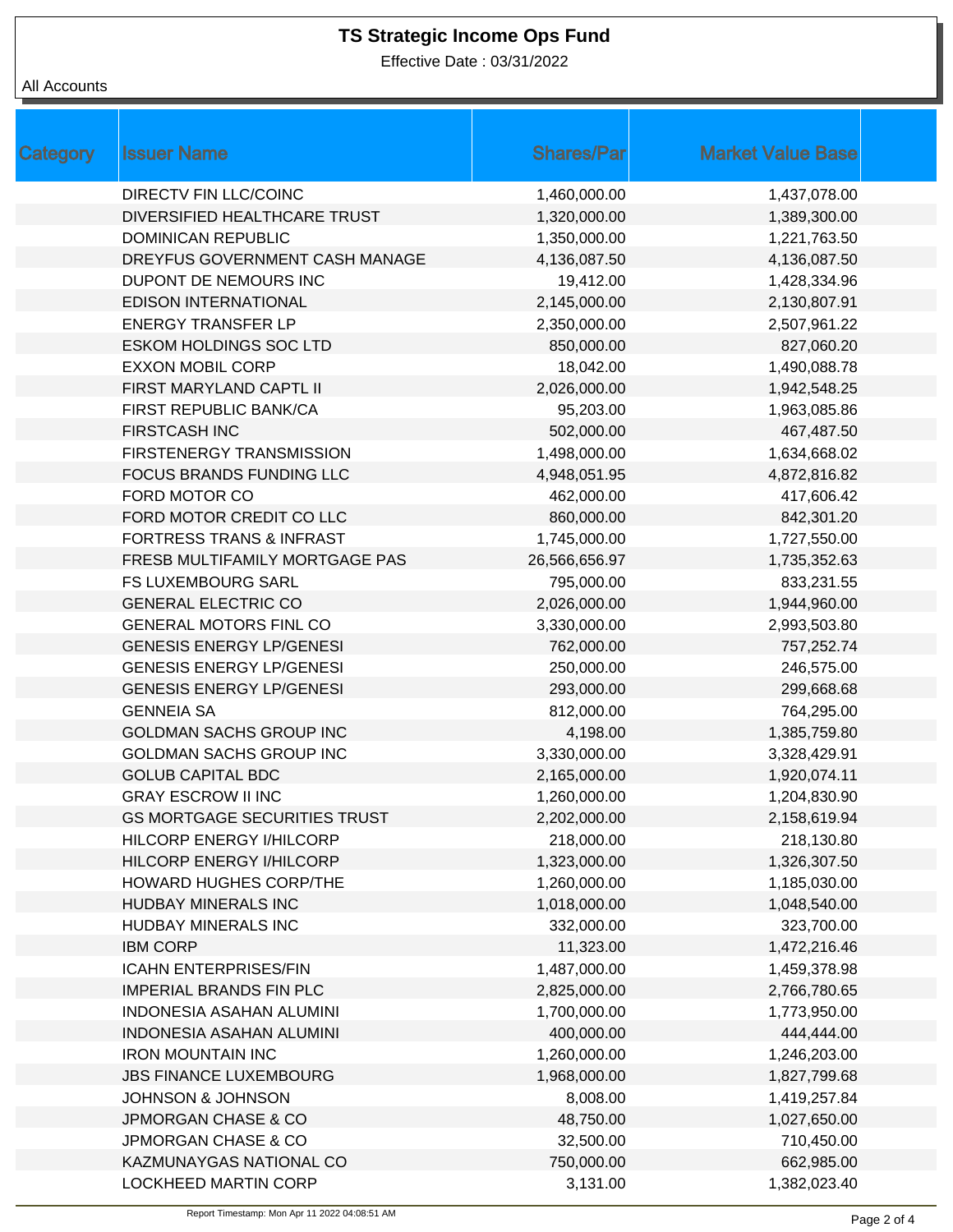Effective Date : 03/31/2022

| <b>Category</b> | <b>Issuer Name</b>              | <b>Shares/Par</b> | <b>Market Value Base</b> |
|-----------------|---------------------------------|-------------------|--------------------------|
|                 | LOGAN GROUP CO LTD              | 1,000,000.00      | 260,000.00               |
|                 | <b>MAGALLANES INC</b>           | 1,950,000.00      | 1,995,522.50             |
|                 | <b>MC BRAZIL DWNSTRM</b>        | 1,124,000.00      | 1,032,618.80             |
|                 | MEDALIST PARTNERS CORPORATE FI  | 2,100,000.00      | 2,024,045.10             |
|                 | <b>MEDNAX INC</b>               | 1,264,000.00      | 1,221,693.92             |
|                 | <b>MERITOR INC</b>              | 1,330,000.00      | 1,331,729.00             |
|                 | <b>METINVEST BV</b>             | 2,200,000.00      | 924,000.00               |
|                 | MIDAS OPCO HOLDINGS LLC         | 2,309,000.00      | 2,188,308.57             |
|                 | MILL CITY MORTGAGE TRUST        | 5,000,000.00      | 4,835,716.00             |
|                 | <b>MORGAN STANLEY</b>           | 69,778.00         | 1,500,924.78             |
|                 | <b>MOZART DEBT MERGER SUB</b>   | 1,260,000.00      | 1,163,925.00             |
|                 | <b>MURPHY OIL CORP</b>          | 1,922,000.00      | 2,001,282.50             |
|                 | <b>MYLAN INC</b>                | 2,102,000.00      | 2,128,702.42             |
|                 | <b>NAVIENT CORP</b>             | 1,677,000.00      | 1,710,540.00             |
|                 | NEIGHBORLY ISSUER LLC           | 4,962,500.00      | 4,657,202.04             |
|                 | <b>NETFLIX INC</b>              | 2,074,000.00      | 2,345,237.72             |
|                 | <b>NEW MOUNTAIN CLO LTD</b>     | 5,000,000.00      | 4,892,160.00             |
|                 | <b>NGPL PIPECO LLC</b>          | 1,604,000.00      | 2,013,421.61             |
|                 | OFFICE CHERIFIEN DES PHO        | 1,400,000.00      | 1,162,000.00             |
|                 | <b>OSHKOSH CORP</b>             | 2,103,000.00      | 1,955,914.64             |
|                 | PACIFIC GAS & ELECTRIC          | 2,145,000.00      | 1,849,240.69             |
|                 | PACTIV EVERGREEN GROUP          | 1,269,000.00      | 1,176,997.50             |
|                 | PALMER SQUARE CLO LTD           | 2,250,000.00      | 2,206,937.25             |
|                 | PARAMOUNT GLOBAL                | 1,525,000.00      | 1,527,390.41             |
|                 | PARKLAND CORP                   | 1,149,000.00      | 1,065,289.61             |
|                 | PERFORMANCE FOOD GROUP I        | 982,000.00        | 894,847.50               |
|                 | PETROLEOS MEXICANOS             | 750,000.00        | 672,195.00               |
|                 | PETROLEOS MEXICANOS             | 350,000.00        | 279,926.50               |
|                 | PETROLEOS MEXICANOS             | 1,810,000.00      | 1,471,349.00             |
|                 | PHILIP MORRIS INTERNATIONAL INC | 15,196.00         | 1,427,512.24             |
|                 | PHOTO HOLDINGS MERGER SU        | 916,000.00        | 872,893.04               |
|                 | PNC CAPITAL TRUST C             | 3,248,000.00      | 3,037,176.48             |
|                 | PPL CAPITAL FUNDING INC         | 1,200,000.00      | 1,053,000.00             |
|                 | PRECISION DRILLING CORP         | 1,324,000.00      | 1,343,860.00             |
|                 | PRUDENTIAL FINANCIAL INC        | 1,625,000.00      | 1,642,712.50             |
|                 | PUBLIC STORAGE                  | 12,224.00         | 252,181.12               |
|                 | <b>PUBLIC STORAGE</b>           | 36,304.00         | 728,258.24               |
|                 | QVC INC                         | 1,469,000.00      | 1,340,275.94             |
|                 | RAYTHEON TECHNOLOGIES CORP      | 14,248.00         | 1,411,549.36             |
|                 | REPUBLIC OF ANGOLA              | 1,350,000.00      | 1,354,887.00             |
|                 | REPUBLIC OF CHILE               | 1,177,000.00      | 1,039,137.99             |
|                 | REPUBLIC OF COLOMBIA            | 320,000.00        | 432,403.20               |
|                 | REPUBLIC OF COLOMBIA            | 400,000.00        | 449,000.00               |
|                 | REPUBLIC OF COLOMBIA            | 1,295,000.00      | 1,096,541.25             |
|                 | <b>REPUBLIC OF ECUADOR</b>      | 657,000.00        | 548,601.57               |
|                 | <b>REPUBLIC OF ECUADOR</b>      | 1,530,000.00      | 1,000,635.30             |
|                 | <b>REPUBLIC OF GABON</b>        | 955,000.00        | 904,098.50               |